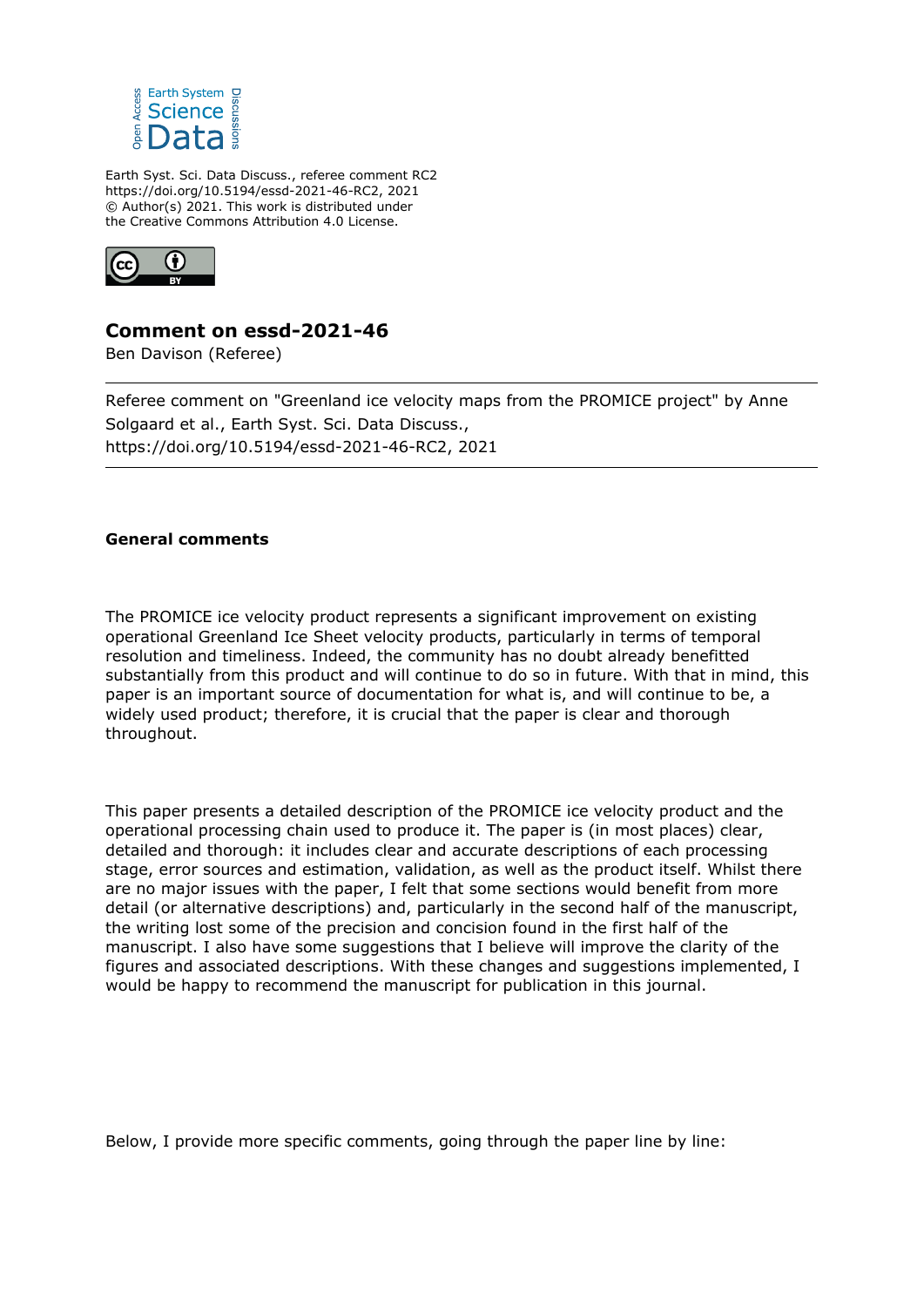**Page 1, line 7:** when describing the GPS validation in the abstract, I think it would be beneficial to also provide the biases, and perhaps also the uncertainty estimation from velocity estimates over bedrock, because both are useful measures and ones which many readers will be familiar with.

**Page 1, line 9**: would 'east-west and north-south' be clearer than '*v<sup>x</sup>* and *v<sup>y</sup>* ' at this stage in the manuscript?

Page 1, line 11: By 'excellent data coverage', do you mean comprehensive/complete imaging of the ice sheet by Sentinel-1? I realise that's a bit more clunky, but could you be more specific here?

**Page 1, line 14:** 'and dynamics of glaciers' - can you add a timescale here? Such as '…over seasonal and longer timescales' (as discussed in the conclusion).

**Page 1, line 18**: I'd suggest that 'obtain **ice sheet-wide** observations of ice-flow velocities' makes an even stronger case for the product.

**Page 1, line 22**: Can you add 'tidewater glacier' before 'ice-flow velocities'? I assume this is the intended focus given the introduction on sea level rise and the reference (Ahlstrom et al., 2013). Alternatively, it would be worth also referencing one or two of the GPS studies carried out on land-terminating sectors.

**Page 1, line 23:** I suggest 'inaccessibility **and size** of the GrIS, **as well as** the harsh…'. Alternatively, a subsequent sentence stating that the size of the GrIS makes it impractical to obtain continuous measurements of the whole ice sheet through field observations.

**Page 2, line 3:** 'IV' doesn't seem to be used in preference to 'ice velocity' throughout the manuscript. I don't have a strong preference for either, but perhaps just stick to ice velocity for simplicity?

**Page 2, line 28:** The statement about weighted averaging is repeated a few lines later – perhaps it could be removed from one of the two sentences?

**Page 4, line 2:** I wonder if it would be worth providing the pixel spacing (2.3x14.1 m) as well as the resolution here? This would help maintain consistency with the description of the output grid dimensions in section 4.2, which seem to be based on pixel spacing.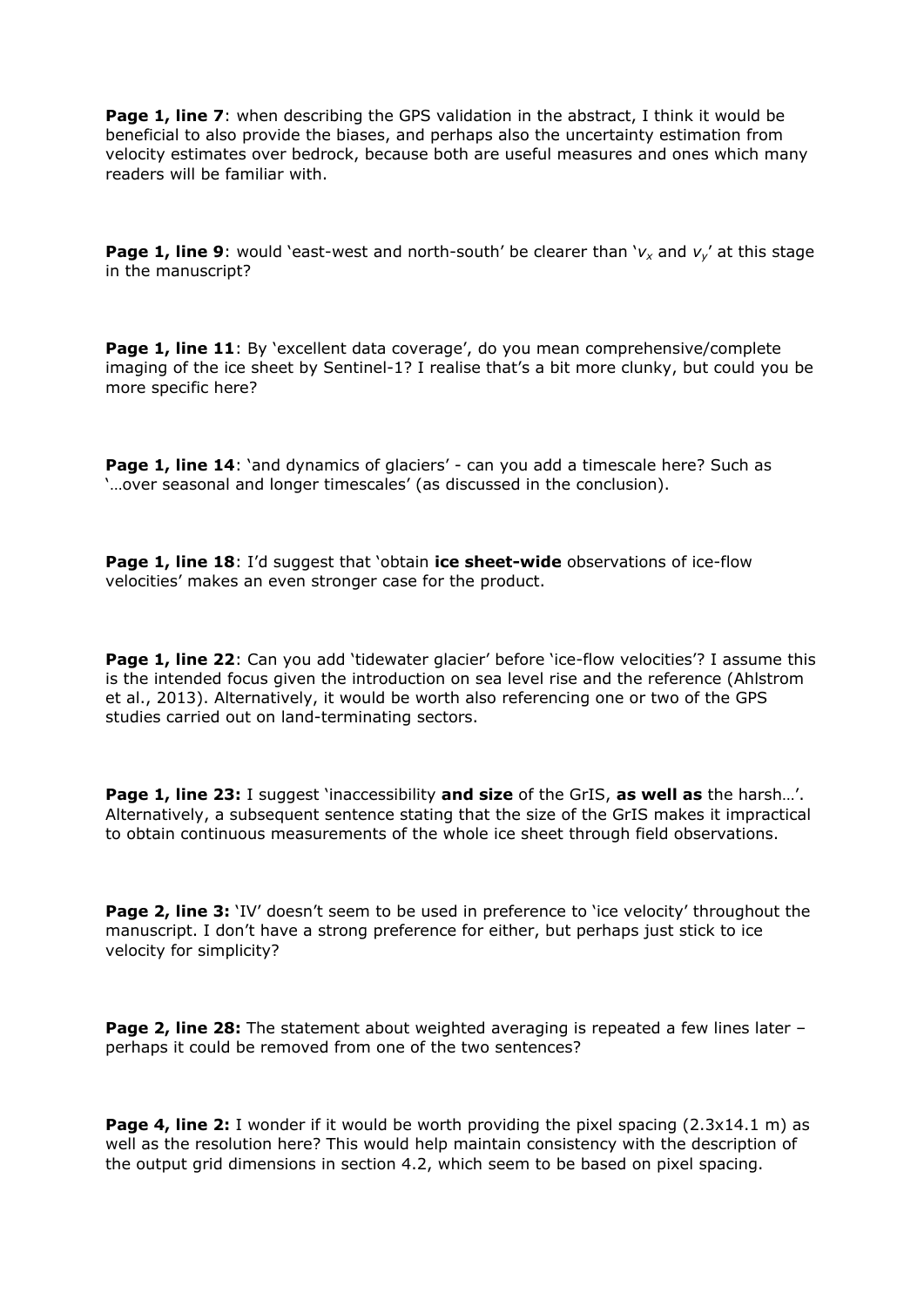**Page 4, line 20:** Isn't stripmap mode higher resolution?

**Page 5, line 8:** Is the DEM downsampled before calculating the vertical component of ice displacement? If so, I think it would be worth quantifying how this affects your vertical displacement estimate.

**Page 6:** The need to focus SAR images is mentioned briefly in the discussion, but I can't see any description of how the SAR images were focused, which should acknowledge the difficulties associated with TOPS mode data.

**Page 7, lines 10-15:** Was there any filtering of the intensity images prior to crosscorrelation to e.g. minimise the visibility of long-wavelength features, or to enhance the contrast in the images? I've found it increases the signal to noise ratio in my own, much smaller scale, investigations.

**Page 7, lines 10-15:** I think it would be worth mentioning here that several techniques that are often used to co-register Sentinel 1 images fail over moving ice (such as crosscorrelation or Enhanced Spectral Diversity) fail because they rely on stationary surfaces, and so you have to rely on the orbit information and DEM.

**Page 7, line 23:** *'local medians' – can you specify what data this relates to? (i.e. velocity,* flow direction etc)

**Page 7, line 24:** I wonder if these outliers due to surface melt could be removed using a 'dusting' approach as in Selley et al (2021), or using a region growing approach as in Luttig et al. (2017)

Luttig, C., Neckel, N., and Humbert, A. 2017. A combined approach for filtering ice surface velocity fields derived from remote sensing methods. *Remote Sensing*, 9(10). DOI: https://doi.org/10.3390/rs9101062

Selley, H. L., et al. 2021. Widespread increase in dynamic imbalance in the Getz region of Antarctica from 1994 to 2018. *Nature Communications*, 1133. DOI: https://doi.org/10.1038/s41467-021-21321-1.

**Page 7, last line:** Is this technically a resampling? I thought it was actually a scattered interpolation, because the ground-surface pixel size varies throughout the image.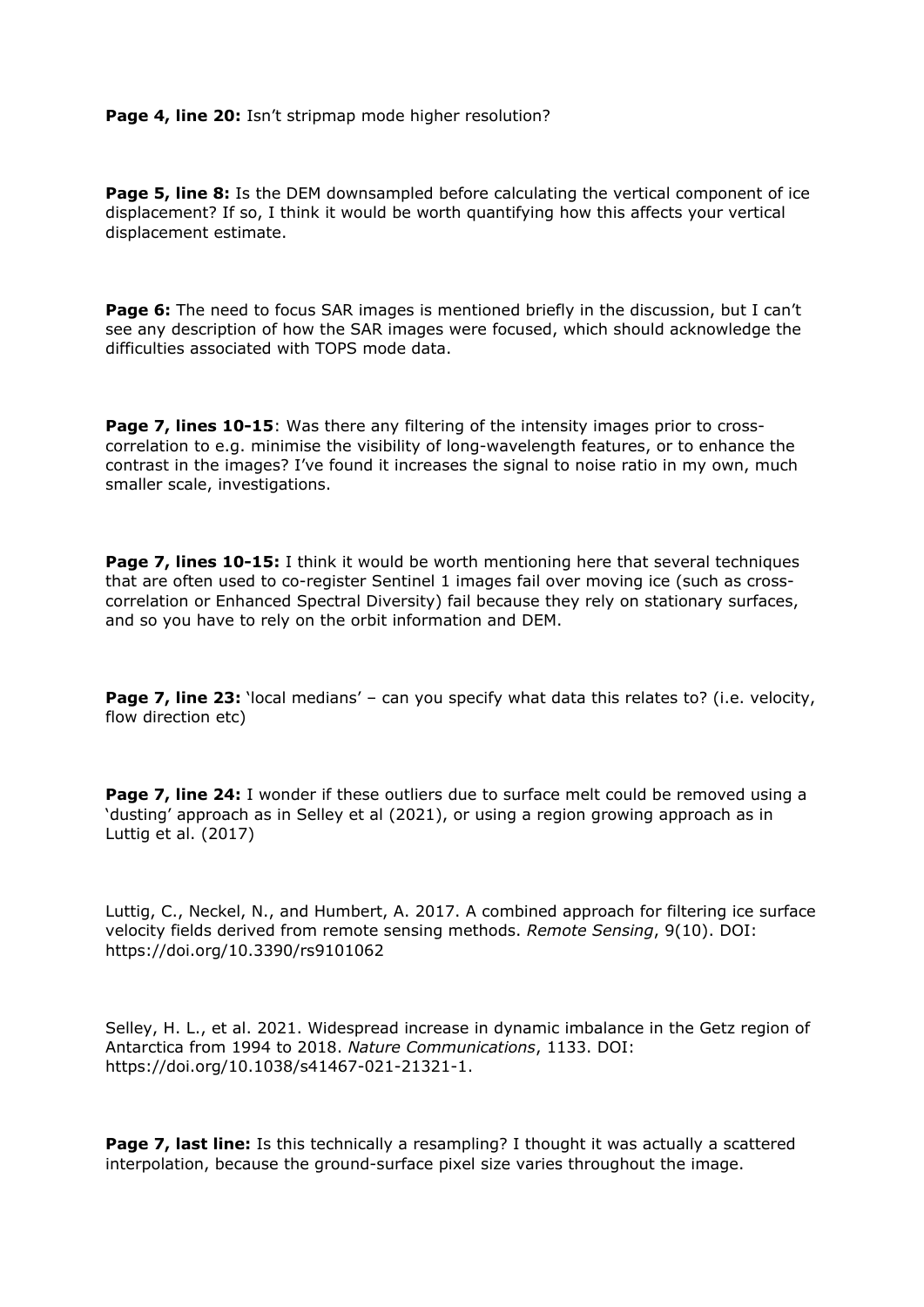**Page 8, section 4.4:** When fusing velocity estimates from both 6- and 12-day pairs to generate the 24-day mosaics, are the different time periods considered? And how? I imagine you could interpolate them both to daily values and weight them accordingly.

**Page 10, line 2:** 'knowledge' seems an odd word to use here. Perhaps 'accuracy' would be better?

**Page 10, lines 4-6:** It looks like these error estimates assume that the orbital errors apply to only one of the images. I think if you assume a 5 cm error in both images, these velocity errors would double? Since the product used the restituted orbits, I think it would also be more appropriate to frame these sentences in terms of the 10 cm accuracy of those data, even though your investigation shows that the measured errors are very similar for both of them.

**Page 13, line 9:** I'm a bit confused by the use of 'delays' because the timing aspect hasn't been introduced yet as far as I can tell. Would 'shifts' be appropriate, since it's used in the previous sentence?

**Page 13, line 18:** 'affecting the ability to measure ice velocity': can you be more specific here and relate this to the cross-correlation procedure?

Page 13, line 21: 'sub-resolution structure' of the snow/ice?

**Page 13, line 23:** I think that 'If the scene is moving.... From the same track' is perhaps unnecessary and it would be sufficient just to say speckle can be used to track ice flow when the ice-flow is spatially uniform over the dimensions of the interrogation areas.

**Page 13, line 24:** perhaps 'steep spatial gradients in ice flow', or similar, rather than just 'rapid ice flow'.

**Page 13, line 25:** 'the noise level exceeds the signal' is a bit confusing (and impossible by definition?). Perhaps 'the signal to noise ratio is low' would be sufficient?

**Page 13, lines 25-26:** 'by averaging multiple measurements to reduce the noise' – can you specify what you mean by measurements in this context? Multiple shift maps in the mosaic? Or spatially over multiple pixels?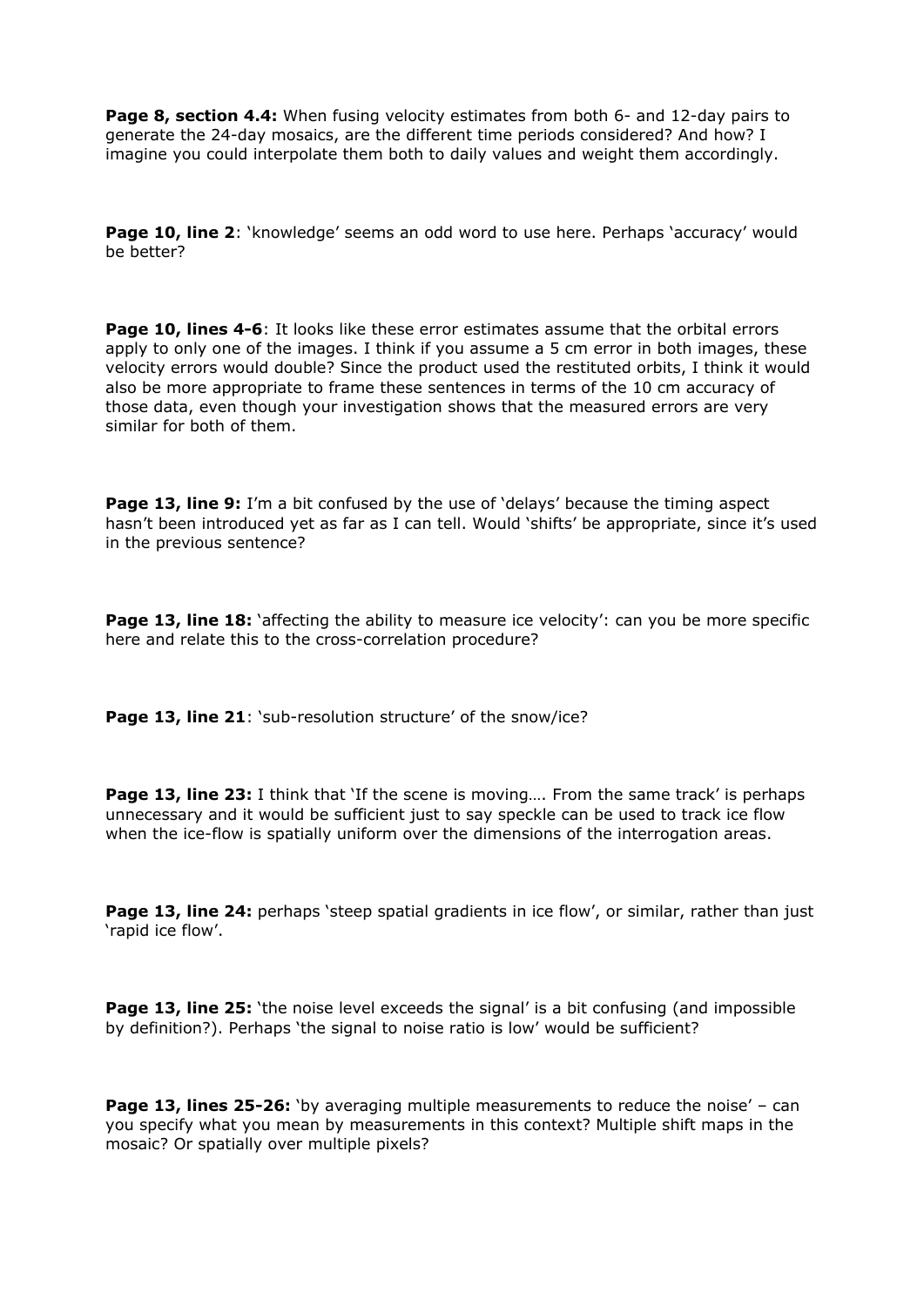**Page 13, line 28:** It's not clear what the difference between 'noisy' and 'patchy' is in this context. Would one or the other suffice?

**Page 15, line 4:** We have used a variational stationary noise filter to good effect to remove ionospheric striping in the velocity estimates. The method we applied to the Sentinel 1 velocity estimates is described very briefly in Tuckett et al. (2019), and the underlying algorithm is described in Fehrenbach et al. (2012). I think the code is documented here: https://www.math.univ-

toulouse.fr/~weiss/Codes/VSNR/VNSR\_VariationalStationaryNoiseRemover.html

Fehrenbach, J., Weiss, P., and Lorenzo, C. 2012. Variational algorithms to remove stationary noise: applications to microscopy imaging. *IEEE Transactions on Image Processing*. DOI: 10.1109/TIP.2012.2206037.

Tuckett, P. A., Ely, J. C., Sole, A. J., Livingstone, S. J., Davison, B. J., van Wessem, M., Howard, J. 2019. Rapid accelerations of Antarctic Peninsula glaciers driven by surface melt. *Nature Communications*, 10, 4311. DOI: https://doi.org/10.1038/s41467-019-12039-2.

**Page 17, line 2:** See my comment re Figure 10. Perhaps referring to regions or low/high coverage, rather than regions of blue/yellow in Figure 10 would be clearer?

**Page 17, line 8:** Can you clarify what you mean by 'amount of data'?

**Page 19, line 2:** 'properties observed by the radar' is a bit vague. Can you be more specific here, for example by referring to coherence or speckle?

**Page 19, line 6:** It's not clear to me what this means – does it mean high standard deviation in the velocity maps? Or some other measurement of uncertainty?

**Page 21, lines 21-22:** 'outer most parts of the outlet glaciers still have reasonable coverage' is a little vague. Can you clarify what you mean by 'outer'? And by 'reasonable' do you mean that it is better than the 2-cycle PROMICE product?

**Page 21, line 22:** 'the increased temporal resolution may outweigh the downsides' have you looked at a product using all 6 and 12 day pairs, but only over 1 cycle/12 days? I guess it will have reduced coverage and perhaps be less smooth, but may be useful for investigating the outlet glaciers.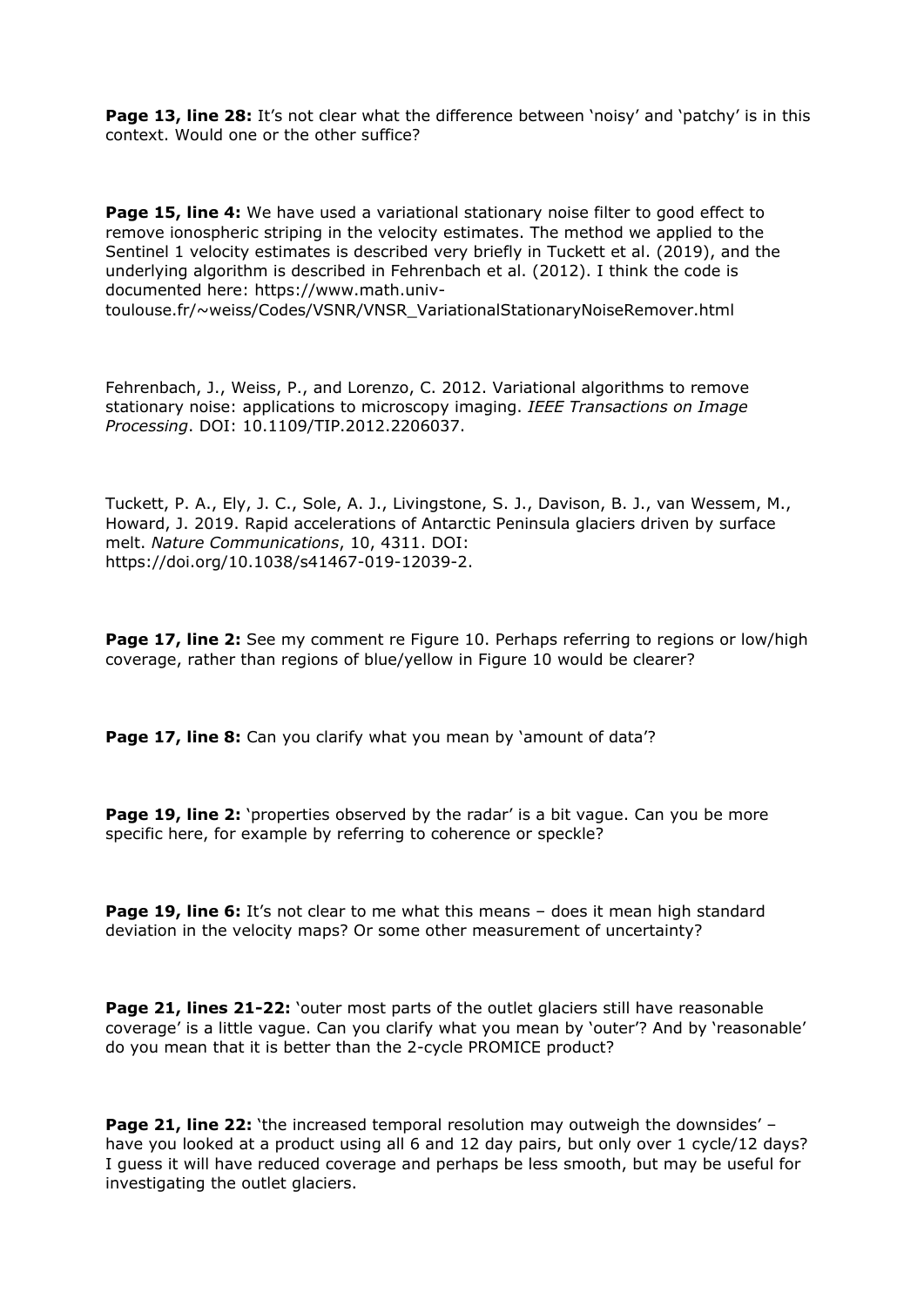**Page 24, line 5:** This is the first mention of the extra log following the winter campaigns. I wonder if it would be better mentioned earlier?

Page 24, line 18: 'vary' should be 'varies'

Page 24, line 20: I suggest adding ', which hinder velocity retrieval' or similar after 'high precipitation rates'

Page 24, line 25: add 'here' after 'presented'?

Next, I list some minor spelling and/or grammatical errors and suggestions:

Page 1, line 2: comma before 'which'

Page 1, line 4:'span' should be 'spans'

**Page 1, line 6**: I think '6 and 12 day' should be '6- and 12-day' (here and throughout)

Page 1, line 18: 'Greenland Ice Sheet' should be GrIS

Page 2, line 10: 'SAR' should be defined on first use.

Page 2, line 25: 'Greenland wide' should be 'Greenland-wide'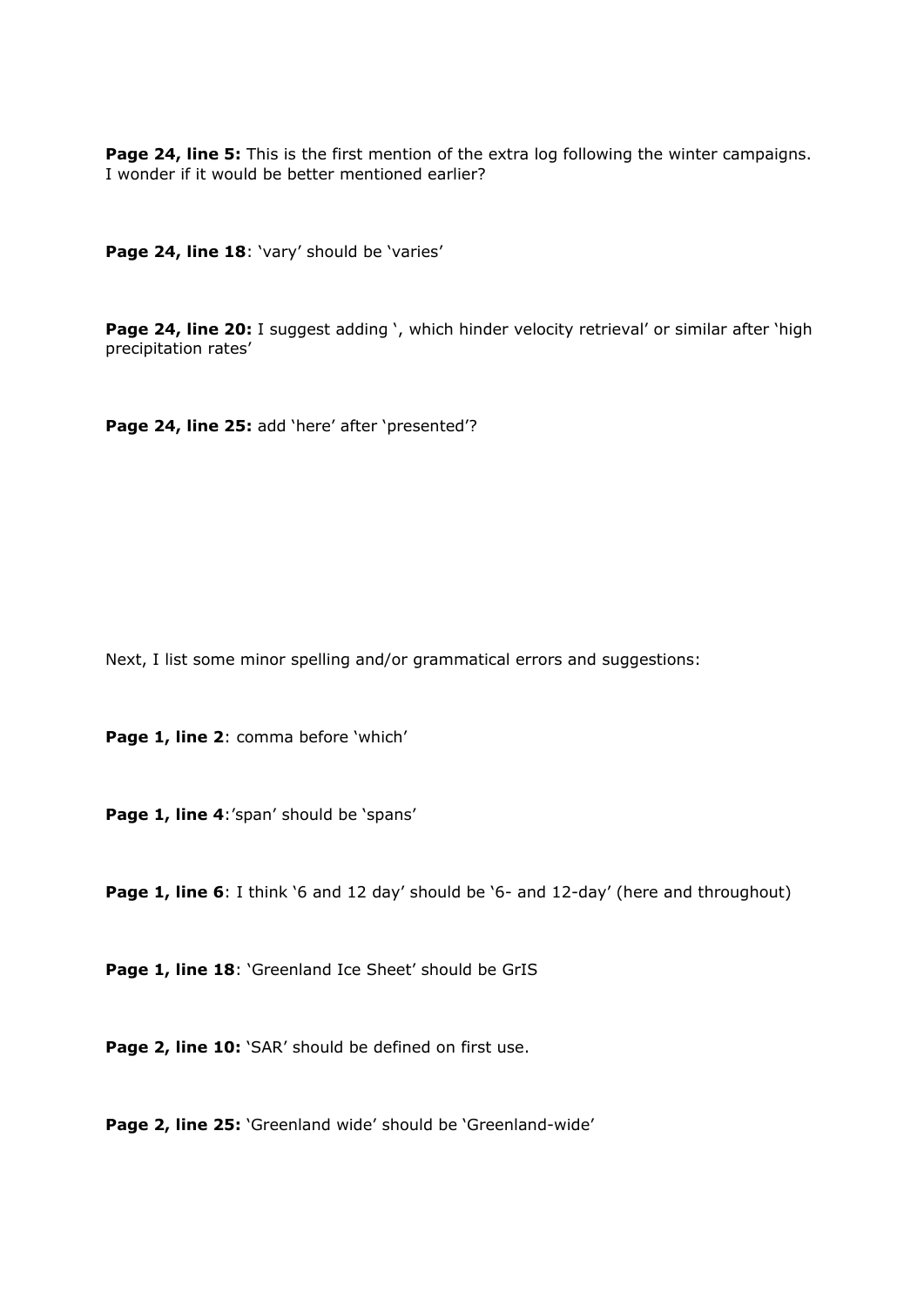Page 2, line 25: 'IPP' should be defined on first use.

Page 2, line 30: There should be a space after 'i.e.'

Page 3, line 3: 'timeseries' is sometimes given as 'time series'. I'm not actually sure which is correct, but I think you should be consistent.

**Page 3, last line:** should 'Wideswath' be 'Wide (IW) swath'?

Page 4, line 10: '5' should be 'Section 5' (here and elsewhere)

Page 9, line 21: should that be four groups instead of 'three'?

**Page 10, line 8:** I think 'Southwest' should be lowercase (there are similar errors throughout the manuscript).

**Page 13, line 8:** m/yr instead of m/s

Page 13, line 31: needs a comma after 'Section 4.2'

Page 14, line 4: Does 'Total Electron Content' need to be uppercase?

**Page 15, line 16:** '(Boncori et al., 2018)' should be 'Boncori et al. (2018)'

**Page 15, line 28:** 'can actually' – should this be 'could actually'? Or did you test this specifically?

**Page 16, line 10:** 'in the top panel', should instead just refer to the Figure/panel number/label. (same comment for line 15)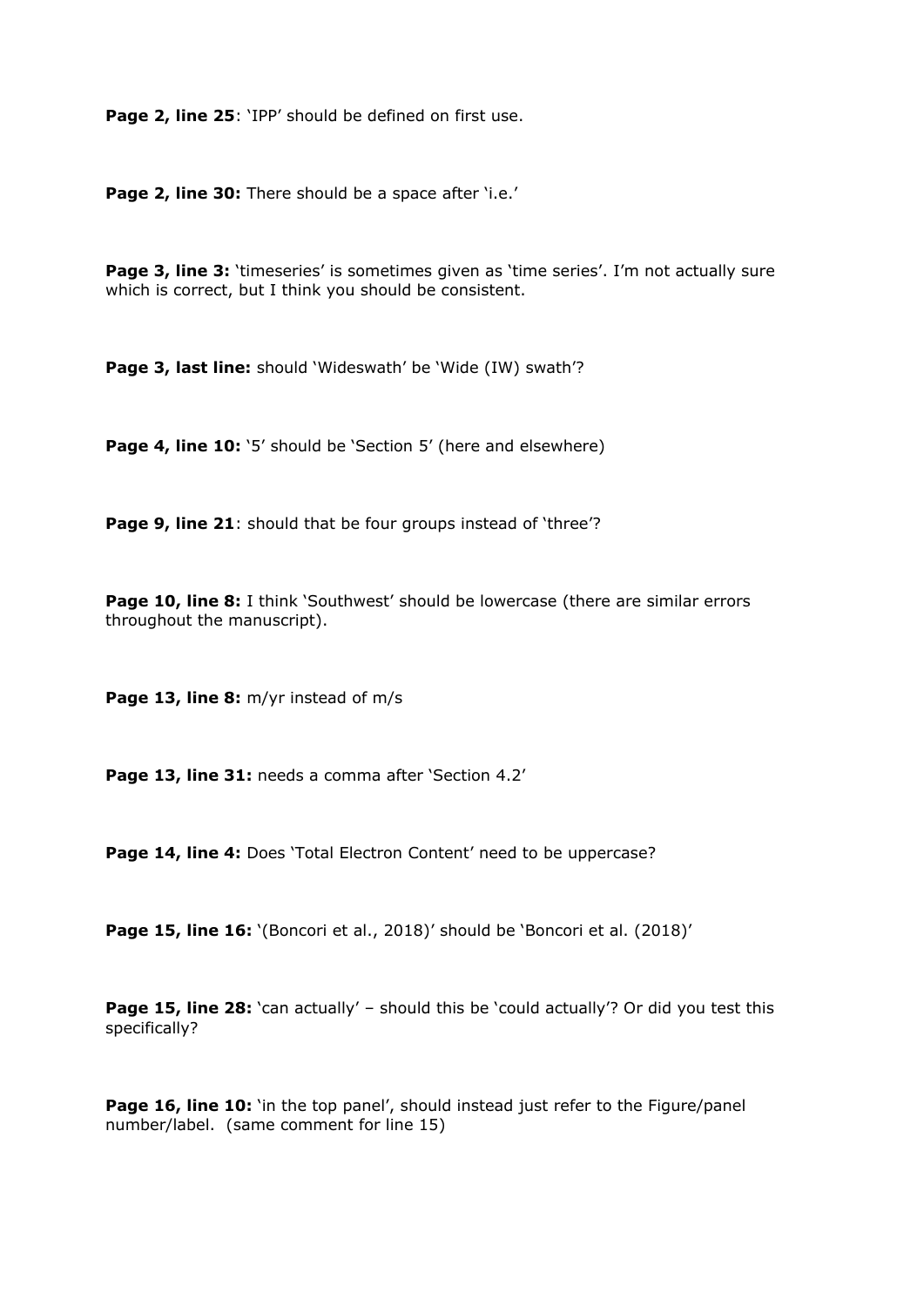Page 17, line 14: 'surface-properties' doesn't need to be hyphenated.

Page 17, line 20: need a comma after 'baseline'

**Page 20, first para:** I found this a bit repetitive. I wondered if the penultimate sentence could be merged with the first sentence to streamline it a bit.

Page 20, line 25: suggest adding 'roughly' before 'east/west'

Page 21, line 12: is 'Supp' referring to the supplementary information in Hvidberg et al. (2019)? It's not really clear whether it's a typo.

Page 21, line 21: 'noticing' should be 'noting'?

**Page 21, line 32:** 'spatially better' sounds a bit odd to me. Perhaps 'A validation dataset that is not biased…' would suffice? And/or mention that a spatial distribution representative of a greater range of observed ice velocities/flow regimes would help?

Below, I provide some feedback on the figures and figure captions

**Figure 2:** Are you sure the blue polygons represent radar image footprints? Some of them seem too large. Looking online, it looks like they might be acquisition segments instead? (Though I couldn't find a clear explanation of the difference). Can you also provide the dates for the 12-day periods shown?

**Figure 3:** Should the culling prior to mosaicking be included in the flow chart?

**Figure 4, caption:** I don't think 'North' should be capitalised.